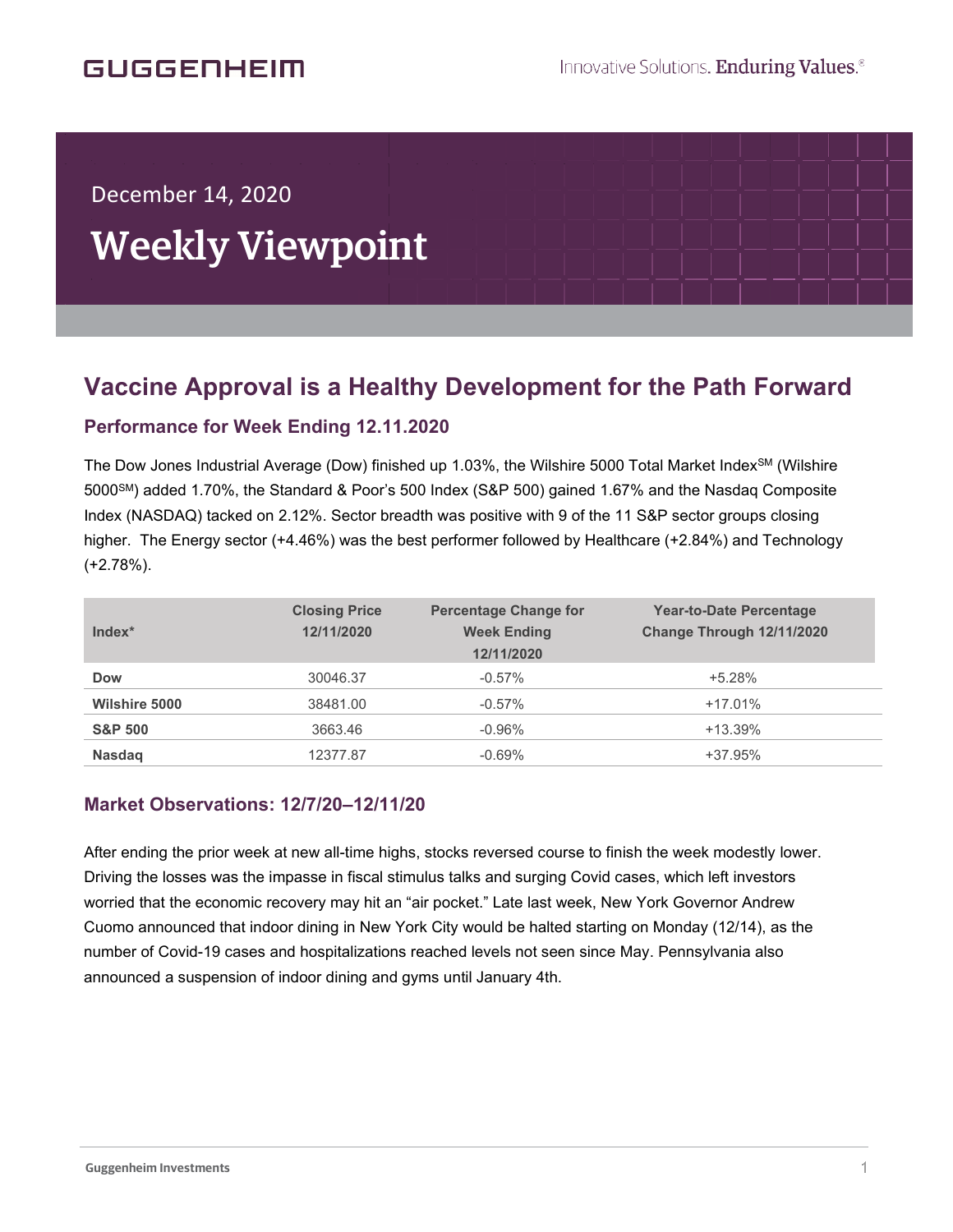While stimulus talks continued, further lockdowns are likely to encourage lawmakers to get a deal done sooner than later. The selling pressure throughout the week was very orderly, suggesting some well-deserved profit taking and not necessarily the beginning of a major leg lower. Also, favorable vaccine news likely tempered the losses. The vaccine from Pfizer and Germany's BioNTech won approval Thursday from a Food and Drug Administration advisory committee and was recommended for emergency use authorization. The FDA followed through and granted the authorization late-Friday. According to media reports, the vaccination process around the country will begin early this week with frontline healthcare workers and the elderly scheduled to receive the first shots. While the broader population is not likely to receive the vaccine until late-March or early April, the rollout should put the economy on a path to reopening and economic normalization.

**Market View**: Despite the tug of war between the rollout of a Covid vaccine and the recent surge in cases, we continue to maintain a favorable outlook for the markets. Equity markets tend to look forward and the key is to look beyond the next 3-4 weeks or even the next 3-4 months and to focus on how things will look like in the next 3 to 4 quarters. Through our lens, the economic recovery remains intact, earnings expectations continue to move higher, and the Federal Reserve is expected to maintain its very accommodative monetary policy for the foreseeable future. In addition, the Covid vaccine is now being rolled out and the odds that policymakers will reach an "eleventh hour" fiscal stimulus package remain favorable. While a near-term period of consolidation can not be ruled out, we continue to believe the return profile over the next 12 to 24 months remains asymmetrical, favoring the upside.

**The Week Ahead:** The focal point in the coming week will be the two-day FOMC meeting scheduled for Tuesday and Wednesday. While no changes in interest rates or the pace of bond buying activity are expected, the latest Summary of Economic Projections could show upgrades to growth and unemployment forecasts. Covid-19 developments will continue to dominate attention with the FDA scheduled to meet on Thursday to discuss an Emergency Use Authorization for the Moderna vaccine. Reports of interest on the data calendar include; the December Empire Manufacturing Index, November Import/Export price data, November Industrial Production, November Retail Sales, November Housing Starts and Building Permits, the December Philly Fed Index, and the November Leading Economic Indicators Index. The earnings calendar will be relatively quiet with just five members of the S&P 500 scheduled to release quarterly results.

#### **Definitions**

**The Dow Jones Industrial Average** is a price-weighted average of 30 blue-chip stocks that are generally defined as the leaders in their industry. It has been a widely followed indicator of the stock market since October 1, 1928.

**Wilshire 5000 Total Market Index**SM represents the broadest index for the U.S. equity market, measuring the performance of all U.S. equity securities with readily available price data. The index is comprised of virtually every stock that: the firm's headquarters are based in the U.S.; the stock is actively traded on a U.S. exchange; the stock has widely available pricing information (this disqualifies bulletin board or over-the-counter stocks).